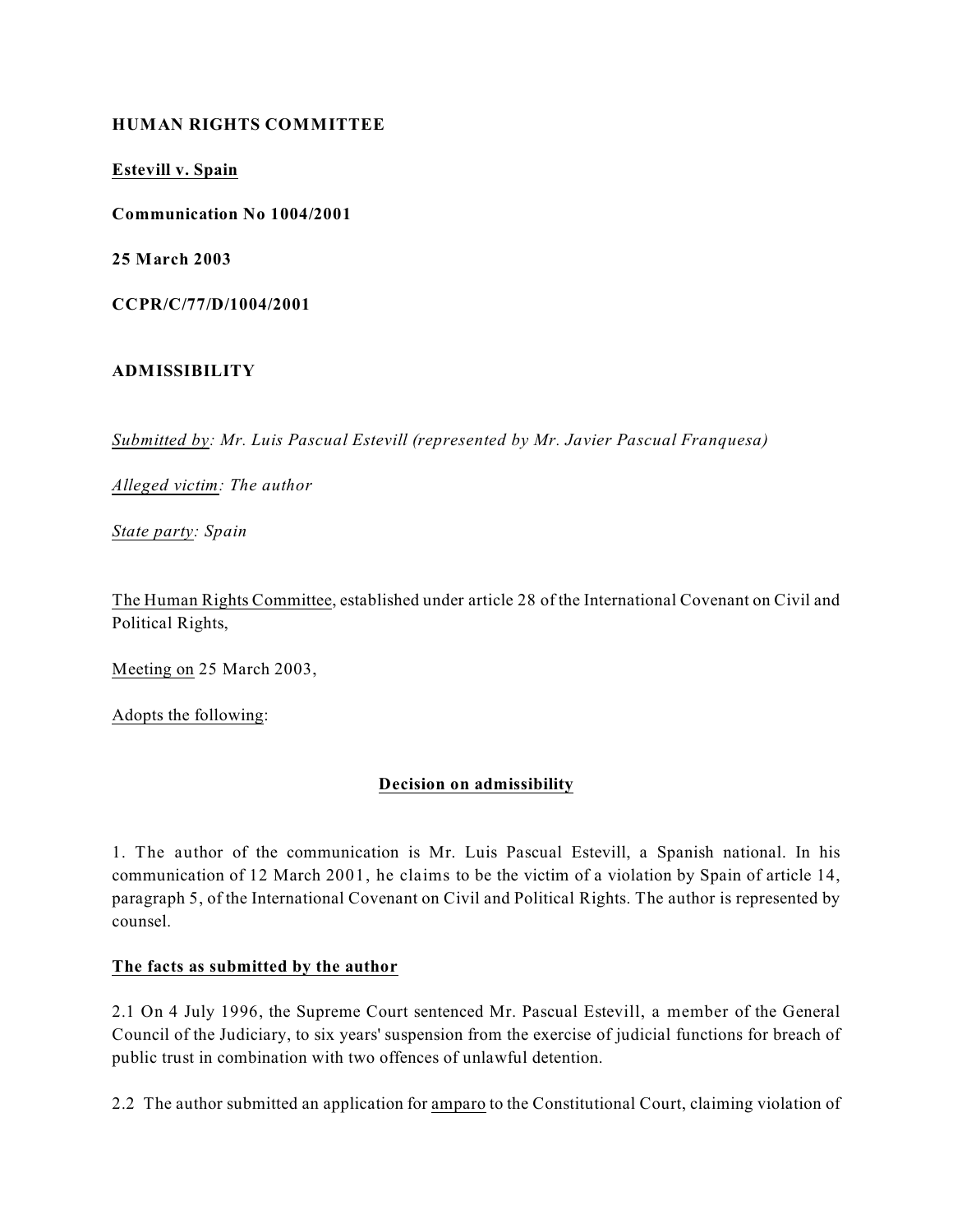his right to effective legal protection and infringement of his right to due process, insofar as the judgement handed down by the Supreme Court, acting as court offirst instance, denied the author access to other remedies. His application was turned down on 17 March 1997.

2.3 The author took his case to the European Commission of Human Rights, claiming (a) a violation of article 13 of the European Convention on Human Rights and (b) a violation of article 2, paragraph 1, of Protocol No. 7 to the Convention and of articles 14 and 15 of the International Covenant on Civil and Political Rights. In a decision dated 6 July 1998, the Commission declared the application "manifestly ill-founded" and consequently inadmissible. 1/

# **The complaint**

3. The author claims a violation of article 14, paragraph 5, of the Covenant on the grounds that the judgements of the Supreme Court are without remedy, i.e. that in criminal proceedings against protected persons the principle of sole instance applies, which means that, as in the author's case, the convicted person is denied access to the appeals machinery.

# **The State party's observations on admissibility**

4.1 In its observations dated 15 October 2001, the State party notes that criminal proceedings have been taken against Luis Pascual Estevill on a number of charges since late 1994 in connection with his conduct as a judge.

4.2 The State party challenges the admissibility of the communication on the basis of the reservation to article 5, paragraph 2 (a), that it entered on depositing its instrument of ratification of the Optional Protocol to the Covenant, and contends that the reservation prevents the consideration of a matter which has been previously submitted to another international investigation or settlement. The State party claims that the reservation applies in the present case because the author submitted the same matter to the European Commission of Human Rights, which, having considered the author's complaint that he had no effective remedy against his sentence, concluded, in its ruling on inadmissibility, that since the author had submitted an application for amparo to the Constitutional Court, he had an effective remedy available before a domestic court.

4.3 The State party further considers that the communication should be declared inadmissible on the grounds that it constitutes an abuse of the right of submission, under article 3 of the Optional Protocol, since the author, who, as a former judge, undoubtedly has above-average legal qualifications, chose his own moment and submitted the communication 48 months after the final domestic judgement and 32 months after the European Commission's decision.

4.4 Lastly, the State party argues that it was the author himself who, given his position as member of the General Council of the Judiciary, insisted on being tried by the Supreme Court, which he considered the competent judicial body. Consequently, on 7 November 1994, he submitted a written application to the High Court of Catalonia for the criminal proceedings against him to be transferred to the Second Division of the Supreme Court. When that application was rejected, he submitted an application for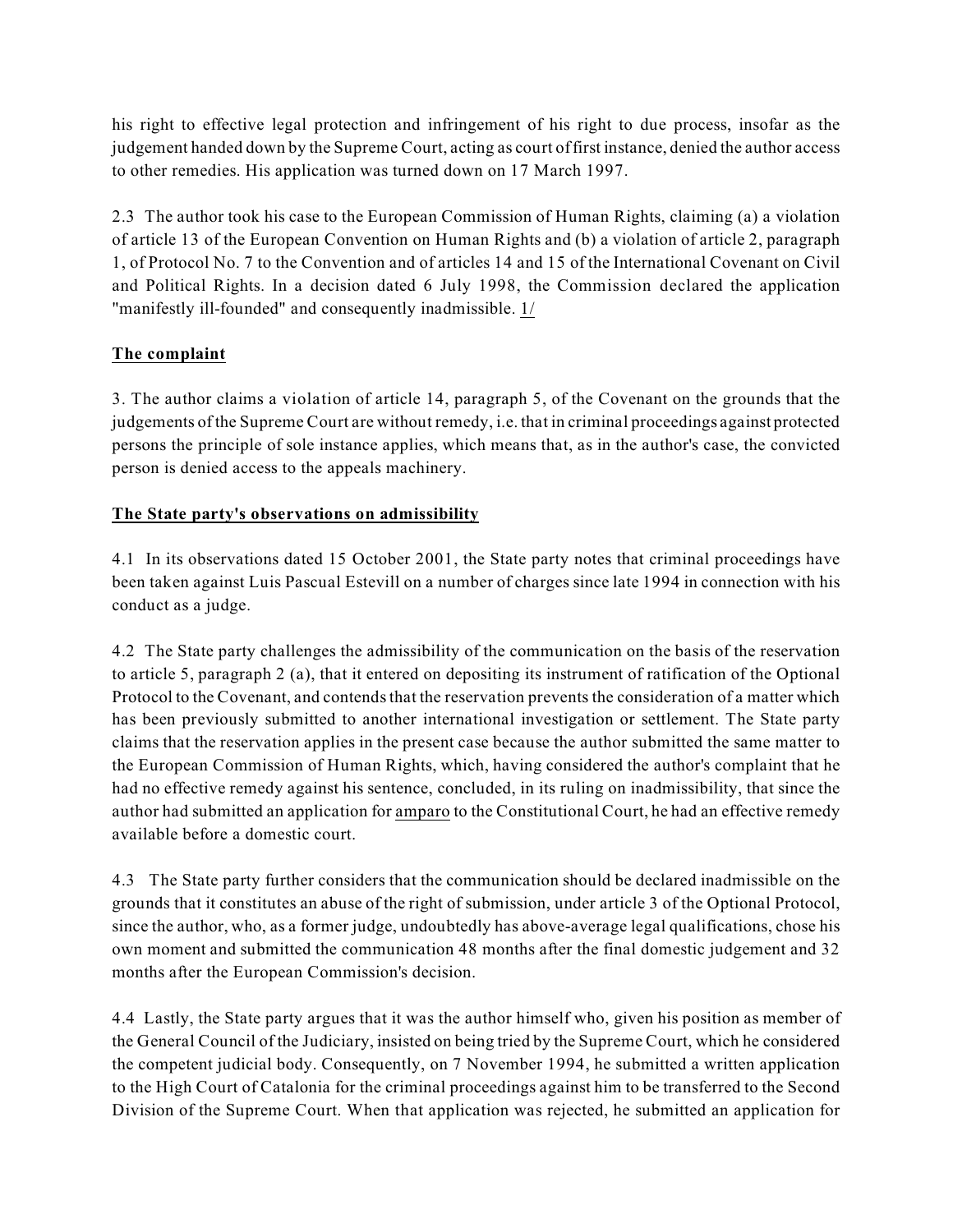reconsideration, which was also rejected by the High Court. Finally, on 14 November 1994, he submitted an application to the Supreme Court requesting it to assume jurisdiction to investigate and try him; the Supreme Court's response was to declare itself competent "in accordance with the request". To summarize, the State party argues that the author cannot call into question his own actions and complain to the Committee that he has been tried in sole instance by the Supreme Court, when in domestic procedures all his efforts were directed towards ensuring that he would in fact be tried by that Court and, having attained that objective, he submitted not the slightest complaint in that regard during the proceedings.

# **The author's comments on the State party's observations on admissibility**

5.1 In his comments of 11 January 2002 in response to the State party's observations on admissibility, the author argued that the information provided by the State party concerning the criminal proceedings against him has no bearing on the grounds on which the claim of inadmissibility is based.

5.2 With regard to the State party's reservation, the author states that a matter may be brought before the Committee even if it has been submitted to the European Court of Human Rights provided that, as in this case, the Court has not considered the merits of the case. He claims that the Committee's case law is "constant" (sic) in holding that a matter has not been considered if an application under another international procedure has been declared inadmissible and has not been considered on the merits, and he refers to the Committee's Views in the case of Casanovas v. France. 2/ He further claims that the decision on inadmissibility in his case was based on article 27, paragraph 2, of the European Convention, which reads as follows: "The Commission shall consider inadmissible any petition submitted under article 25 which it considers incompatible with the provisions of the present Convention, manifestly ill-founded or an abuse of the right of petition", which leaves no room for doubt that his case was not considered on the merits. Lastly, the author claims that his application for amparo to the Constitutional Court was also declared inadmissible, that therefore it was not considered on the merits and there was no review of the judgement handed down in first instance.

5.3 With regard to the inadmissibility of the communication under article 3 of the Optional Protocol, the author states that the article should be given a more restrictive interpretation than that applied by the State party. He also claims that requiring a given individual, as in this case, to subject himself to time frames in the light of personal and professional circumstances, is a violation of the principle of legality and equality, since the Optional Protocol sets no deadlines whatsoever for submission of a complaint to the Committee.

5.4 Lastly, the author informs the Committee that in Spain it is not the accused who chooses the courts but the courts that are stipulated by the law. 3/

## **The Committee's deliberations on admissibility**

6.1 Before considering any claims contained in a communication, the Human Rights Committee must, in accordance with rule 87 of its rules of procedure, decide whether or not the communication is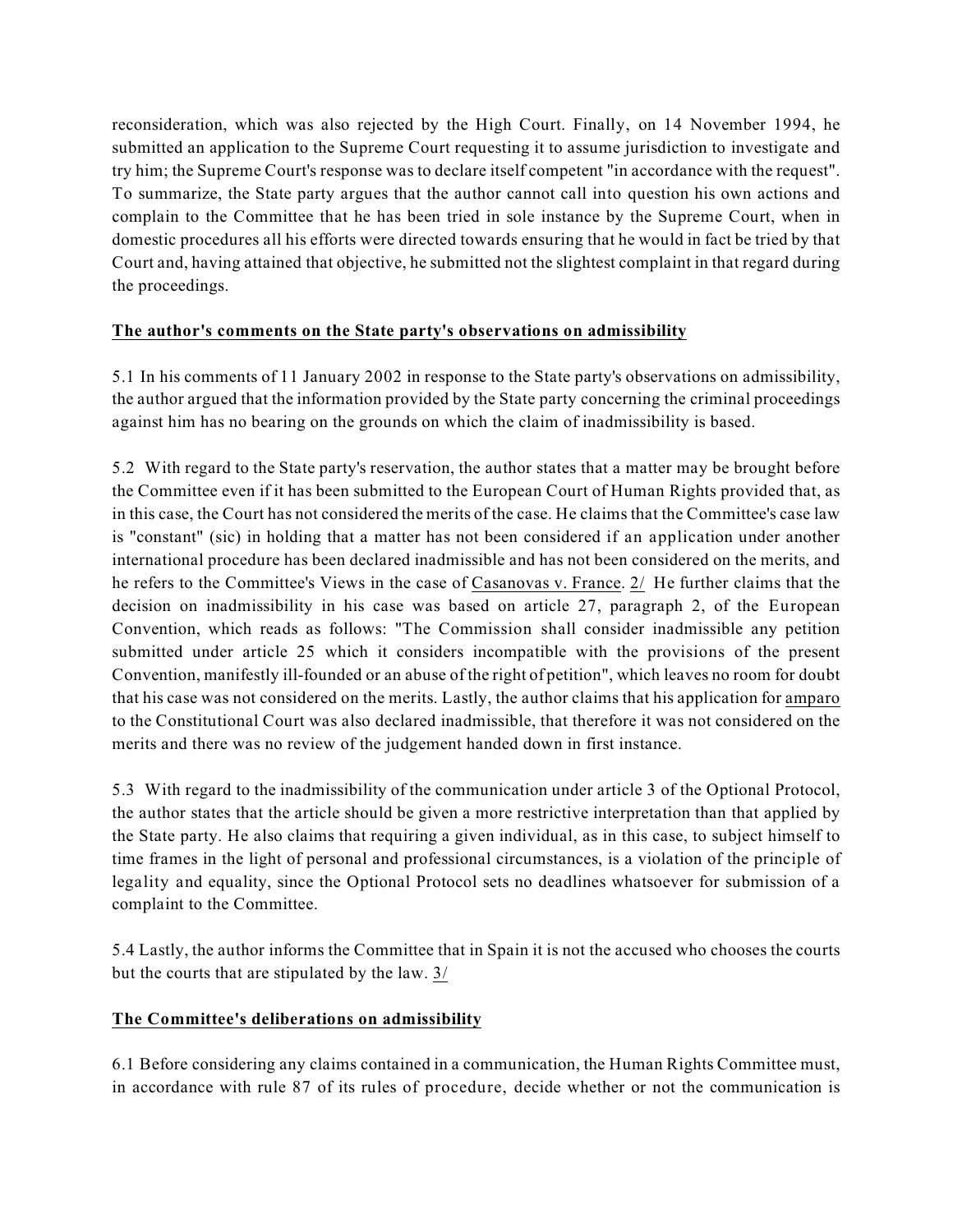admissible under the Optional Protocol to the Covenant.

6.2 The only complaint by the author is related to article 14, paragraph 5, of the Covenant, which stipulates that "Everyone convicted of a crime shall have the right to his conviction and sentenced being reviewed by higher tribunal." The Committee notes that the State party's legal system would have granted the right of appeal if the author had been tried by the High Court of Catalonia. However, it was the author himself who repeatedly insisted that he be tried directly by the Supreme Court. Bearing in mind that the author is a former judge with a great deal of experience, the Committee considers that, by insisting on being tried only by the Supreme Court, the author has renounced his right of appeal. The Committee considers that, in the circumstances, the allegation by the author constitutes an abuse of the right to submit communications, in accordance with article 3 of the Optional Protocol.

6.3 Consequently, the Committee does not deem it necessary to consider whether the submission of one and the same matter to the European Commission of Human Rights prevents consideration of the case in question on the basis of the State party's reservation concerning article 5, paragraph 2 (a), of the Optional Protocol.

7 Accordingly, the Committee decides,

- (a) That the communication is inadmissible under article 3 of the Optional Protocol;
- (b) That this decision shall be communicated to the State party and the author.

[Adopted in Spanish, French and English, the Spanish text being the original version. Subsequently to be issued also in Arabic, Chinese and Russian as part of the Committee's annual report to the General Assembly.]

\* The following members of the Committee participated in the examination of the present communication: Mr. Abdelfattah Amor, Mr. Nisuke Ando, Mr. Prafullachandra Natwarlal Bhagwati, Mr. Alfredo Castillero Hoyos, Ms. Christine Chanet, Mr. Franco Depasquale, Mr. Maurice Gl $\square$ l $\square$ Ahanhanzo, Mr. Walter K $\Box$ lin, Mr. Ahmed Tawfik Khalil, Mr. Rajsoomer Lallah, Mr. Rafael Rivas Posada, Mr. Nigel Rodley, Mr. Martin Scheinin, Mr. Ivan Shearer, Mr. Hip□lito Solari Yrigoyen, Ms. Ruth Wedgwood, Mr. Roman Wieruszewski and Mr. Maxwell Yalden.

## **Notes**

1/ Decision of the European Commission of Human Rights dated 6 July 1998 (No. 38224/97), in which it was held that Protocol No. 7 to the European Convention for the Protection of Human Rights could not be invoked by the author, since Spain had not ratified the Protocol.

2/ Communication No. 441/1990, Casanovas v. France, findings adopted on 19 July 1994